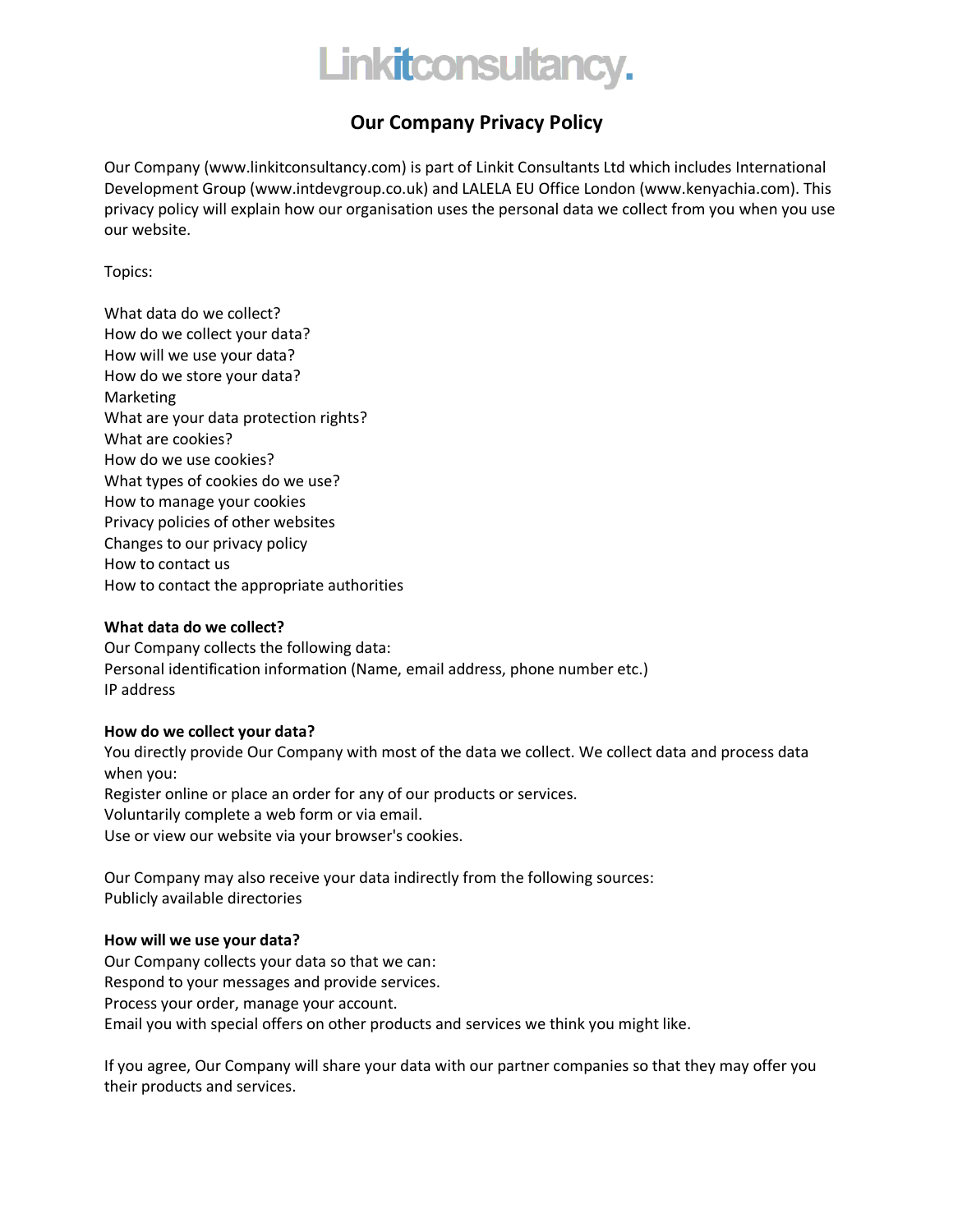# Linkitconsultancy.

When Our Company processes your order, it may send your data to, and also use the resulting information from, credit reference agencies to prevent fraudulent purchases.

#### **How do we store your data?**

Our Company securely stores your data at our business premises and our website service provider's server. Connection to the server is encrypted.

Our Company will keep your data until it is no longer required for business purposes.

#### **Marketing**

Our Company would like to send you information about products and services of ours that we think you might like, as well as those of our partner companies.

If you have agreed to receive marketing, you may always opt out at a later date.

You have the right at any time to stop Our Company from contacting you for marketing purposes or giving your data to other members of the Our Company Group.

If you no longer wish to be contacted for marketing purposes, please notify us.

#### **What are your data protection rights?**

Our Company would like to make sure you are fully aware of all of your data protection rights. Every user is entitled to the following:

The right to access - You have the right to request Our Company for copies of your personal data. We may charge you a small fee for this service.

The right to rectification - You have the right to request that Our Company correct any information you believe is inaccurate. You also have the right to request Our Company to complete information you believe is incomplete.

The right to erasure - You have the right to request that Our Company erase your personal data, under certain conditions.

The right to restrict processing - You have the right to request that Our Company restrict the processing of your personal data, under certain conditions.

The right to object to processing - You have the right to object to Our Company's processing of your personal data, under certain conditions.

The right to data portability - You have the right to request that Our Company transfer the data that we have collected to another organization, or directly to you, under certain conditions.

If you make a request, we have one month to respond to you. If you would like to exercise any of these rights, please contact us using the details on our website.